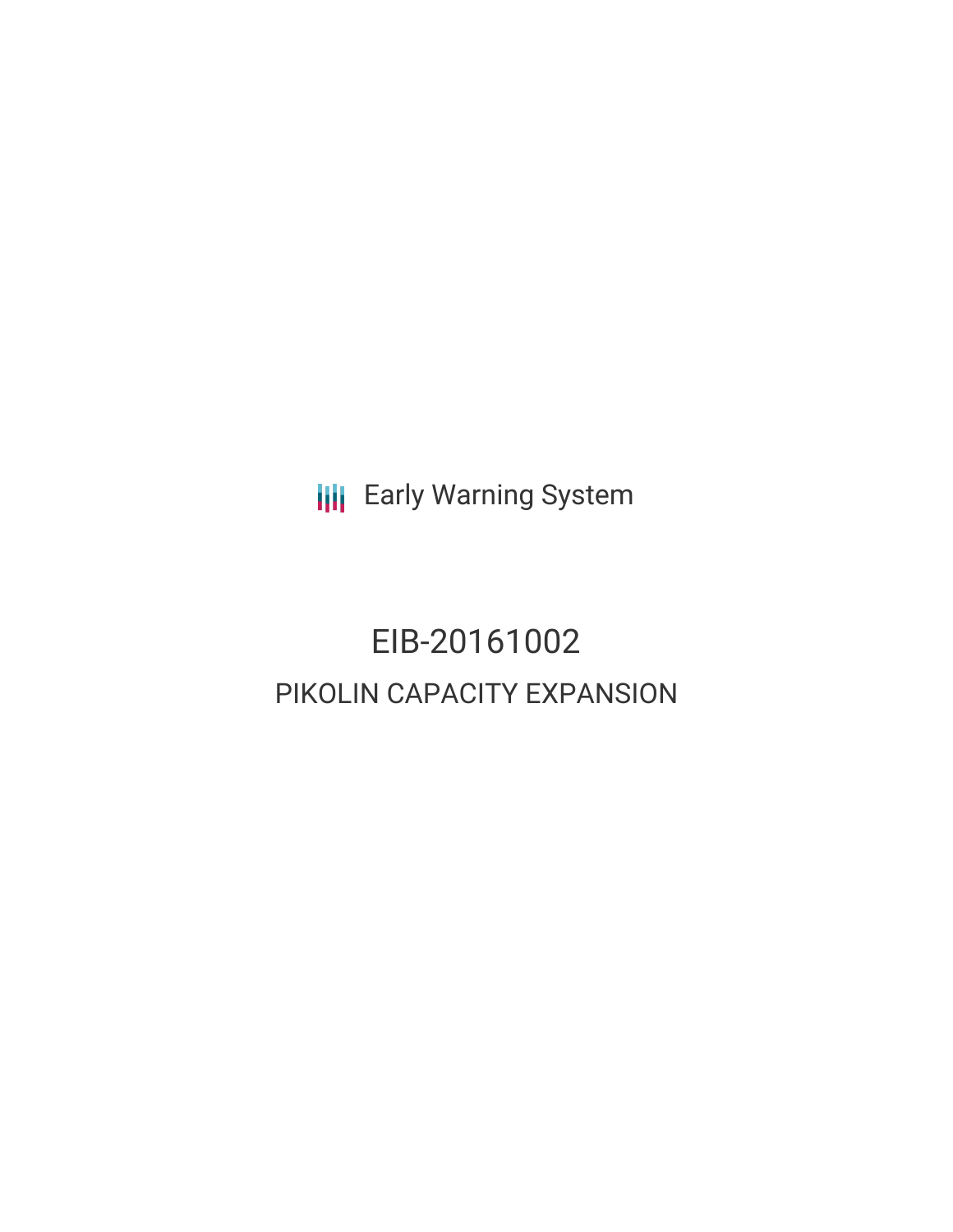| <b>Countries</b>               | Spain                          |
|--------------------------------|--------------------------------|
| <b>Specific Location</b>       | Zaragoza                       |
| <b>Financial Institutions</b>  | European Investment Bank (EIB) |
| <b>Status</b>                  | Proposed                       |
| <b>Bank Risk Rating</b>        | U                              |
| <b>Borrower</b>                | <b>GRUPOPIKOLIN SL</b>         |
| <b>Sectors</b>                 | Industry and Trade             |
| <b>Investment Type(s)</b>      | Loan                           |
| <b>Investment Amount (USD)</b> | \$23.70 million                |
| <b>Project Cost (USD)</b>      | $$48.58$ million               |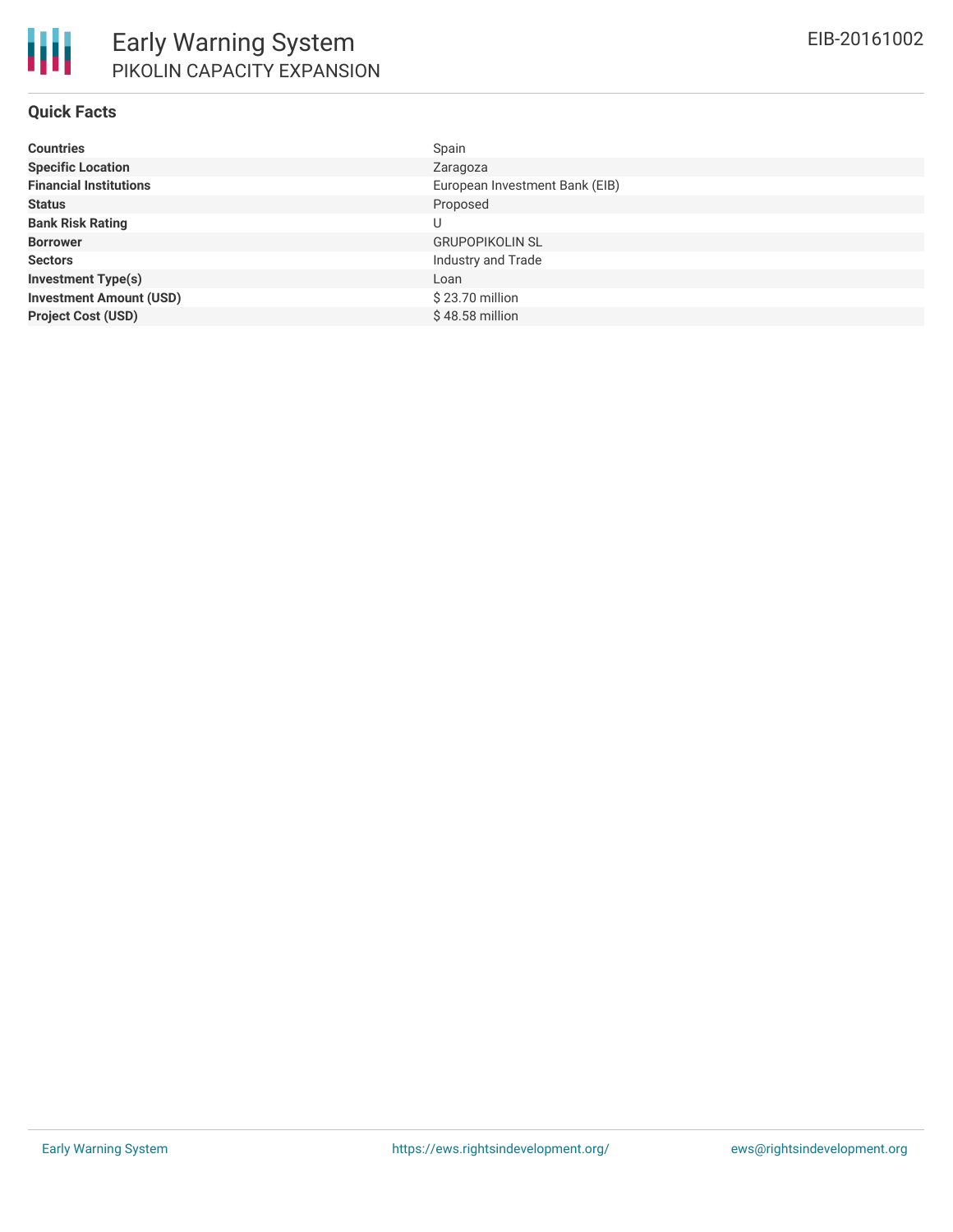

### **Project Description**

This project provides financing to Pikolin for investments in new production equipment and research, development and innovation activities in Spain between 2017 and 2020.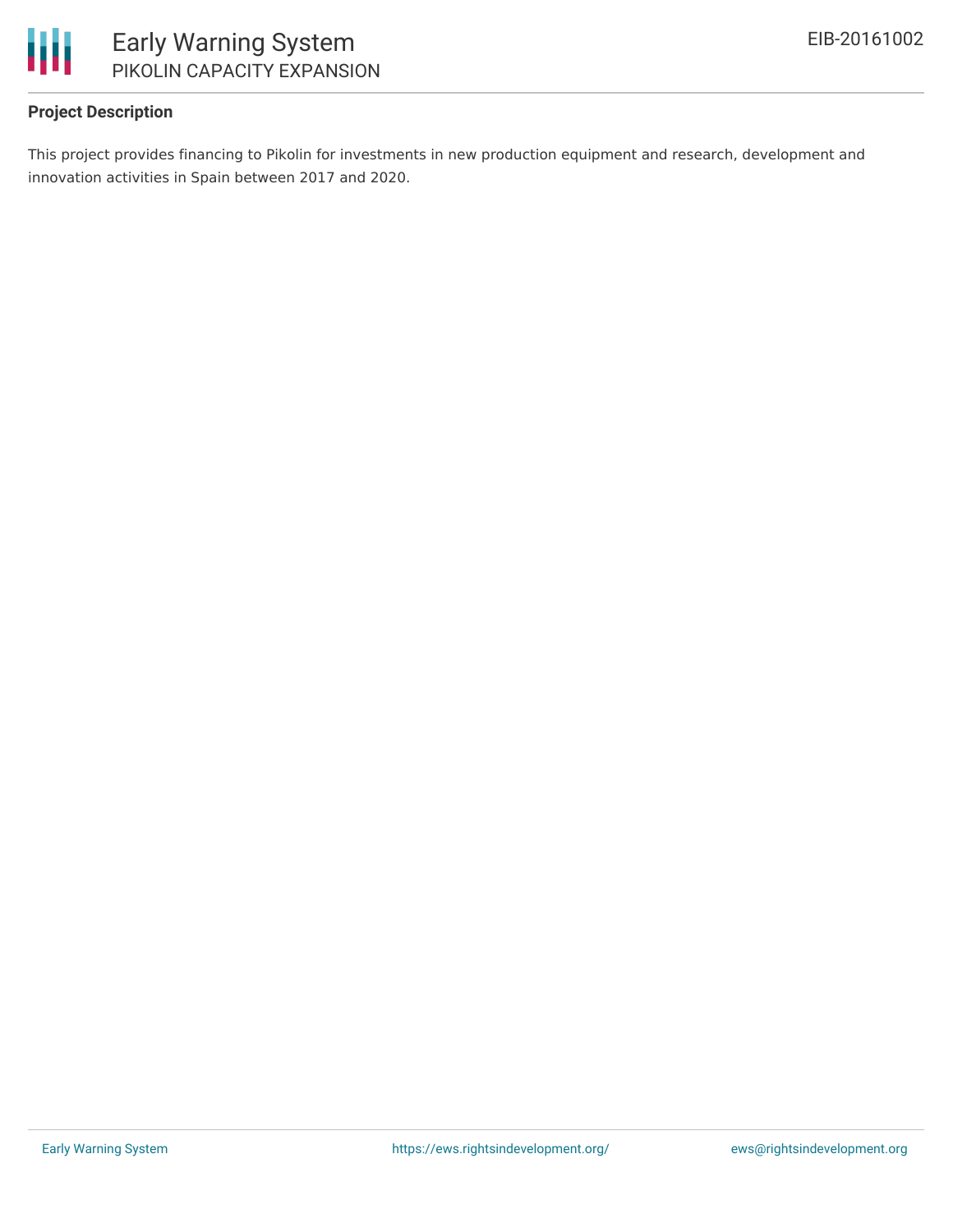

### **Investment Description**

European Investment Bank (EIB)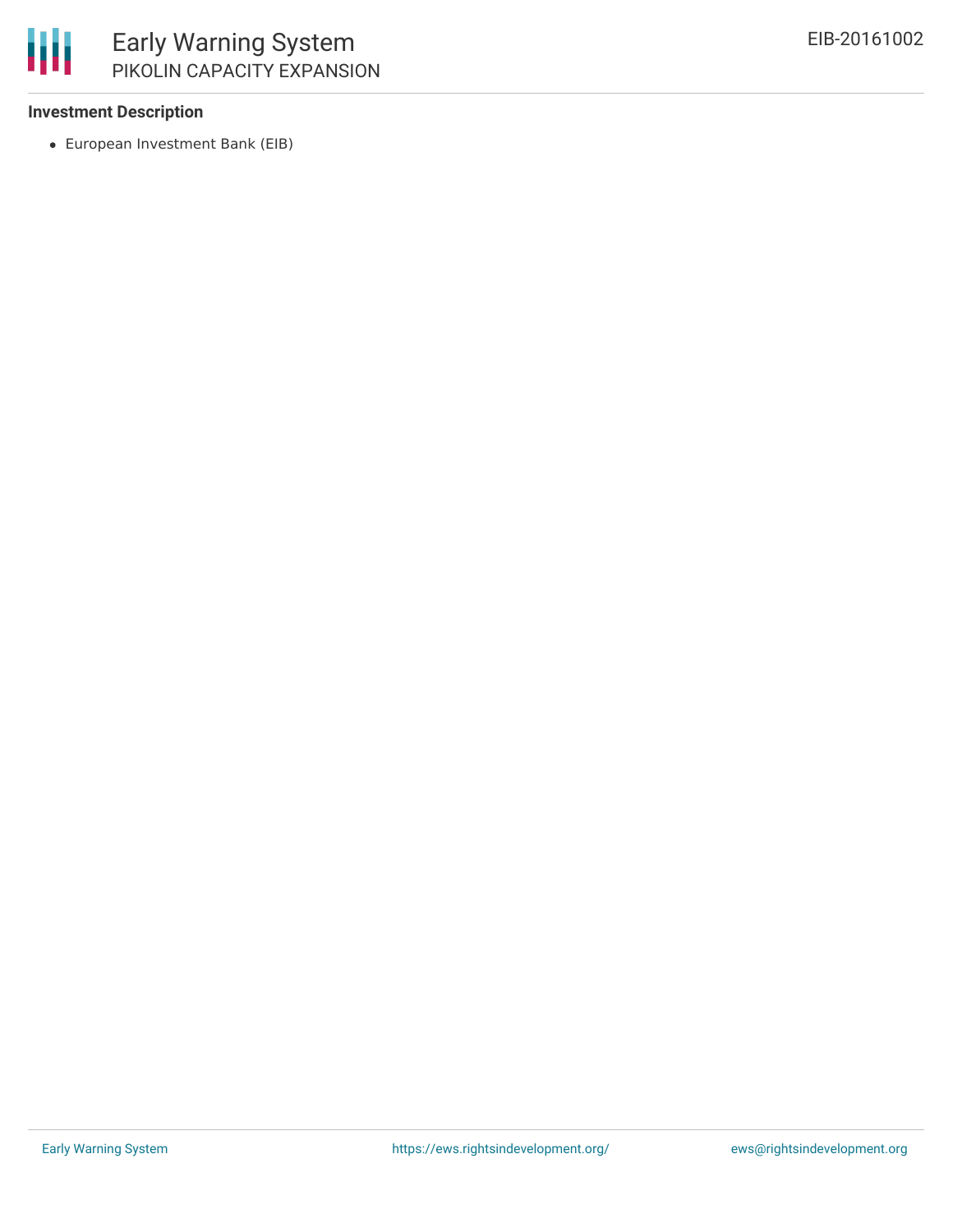

## Early Warning System PIKOLIN CAPACITY EXPANSION

| <b>Private Actor 1</b>   | <b>Private Actor</b><br>Role | <b>Private Actor</b><br>Sector | <b>Relation</b> | <b>Private Actor 2</b> | <b>Private Actor</b><br>2 Role | <b>Private Actor</b><br>2 Sector |
|--------------------------|------------------------------|--------------------------------|-----------------|------------------------|--------------------------------|----------------------------------|
| $\overline{\phantom{a}}$ | $\sim$                       | $\sim$                         | $\sim$          | Grupo Pikolin          | Client                         | $\overline{\phantom{a}}$         |